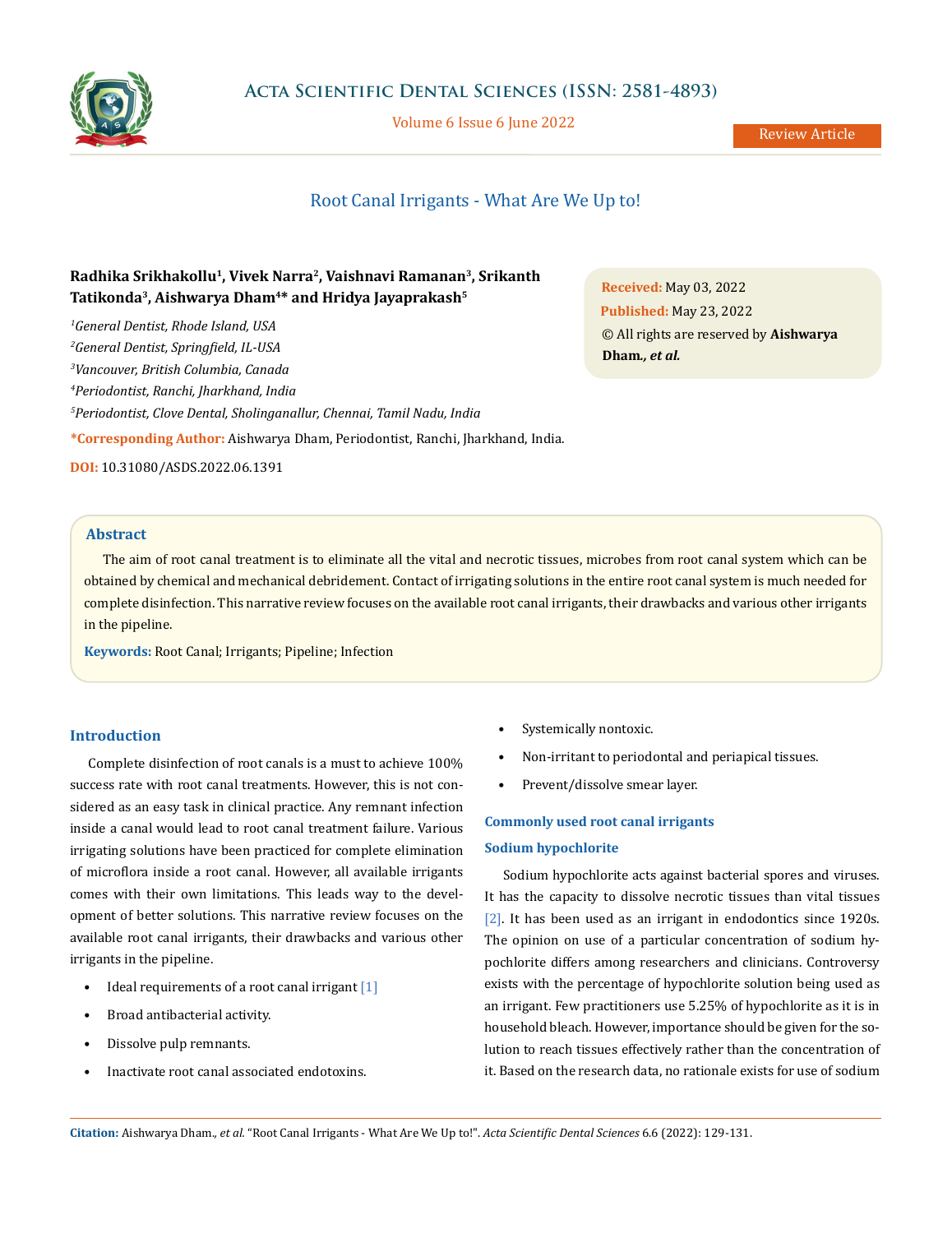hypochlorite solution over 1% [1]. Heated solution or ultrasonic activation of solution might improve the effectiveness of irrigation. The ideal time for the solution to be present in root canal for its effectiveness is yet to be advocated.

# **Ethylene diamine tetra acetic acid (EDTA)**

Though sodium hypochlorite is the preferred irrigant for root canals, it could not dissolve inorganic dentin or prevent the formation of smear layer  $\lceil 3 \rceil$ . Hence, EDTA is used as an effective irrigant for root canal systems. Along with cleaning of root canals, EDTA removes biofilms associated with root canal system. Addition of antibiotic regimen to EDTA irrigation improves the reduction of bacterial load [4]. When EDTA is mixed with sodium hypochlorite, it reduces the available chlorine in sodium hypochlorite and reduces its effectiveness [1]. Hence, it is worth to note that citric acid or EDTA should never be mixed with sodium hypochlorite.

# **Chlorhexidine**

Chlorhexidine (CHX) is an antimicrobial which is widely used as chemical plaque control agent. It is used as 0.1 or 0.2% for plaque control and as 2% for root canal irrigation  $[1]$ . CHX is not considered as an effective root canal irrigant as it does not remove necrotic tissue remnants.

#### **Root canal irrigants in the pipeline**

Limitations of various commonly used root canal irrigants initiate the need for a better and a gold standard solution. The following are the irrigants in the pipeline:

#### **MTAD**

- It is a mixture of tetracycline, acetic acid and Tween 80 detergent (MTAD). It is designed to be used as a final root canal irrigating solution just before obturation.
- Tetracycline in MTAD has low pH, chelator and caused demineralization of enamel and dentin [5].
- Removes smear layer and debris along the entire length of the root canal. This effect of MTAD seems to work better than any other irrigant.
- Does not produce any sign of erosion.
- It works against E.faecalis and less cytotoxic than any other intracanal medicament [6].
- Clinically better results are shown when MTAD is used after sodium hypochlorite irrigation.
- MTAD reaches the apical third of the root canal effectively than any other irrigant.
- Insertion of cotton wrapped broach coated with MTAD inside the canal removes debris from its entire length [7].
- Effectiveness of MTAD against fungal activity is still questionable and needs to be evaluated soon.

# **Tetraclean**

- It is also a mixture of an antibiotic, an acid, and a detergent. Antibiotic used s doxycycline and detergent used is propylene glycol. This makes it different from MTAD.
- The surface tension of tetraclean is less compared to EDTA and sodium hypochlorite [8].
- Various other properties of tetraclean are yet to be studied.

#### **Electrochemically activated solutions**

- It is prepared from tap water and low concentrated salt solutions.
- It consists of an anode, cathode and a titanium cylinder.
- The solution made from electrochemical activation is against bacterial spores.
- Electrochemical treatment in anode chamber produces anolytic solution and the same in cahode chamber produces catholytic solution.
- Anolytic solution is also called as superoxidized water and works against bacteria, viruses, fungi and protozoa. It kills 99.99% of microbes in less than 2 minutes of application. It can be acidic or alkaline. However, alkaline catholytic solution is commonly used as an irrigant [9].
- It is safe and acts non-toxic even on vital tissues.
- Irrigation with electrochemically activated solutions produces more open dentinal tubules even in the apical third of the root than EDTA or sodium hypochlorite.

# **Ozonated water**

- Ozonated water is known for its effective bactericidal activity and kills even bacterial spores.
- It is effective in eliminating C.albicans, E.faecalis and neutralizes bacterial lipopolysaccharides [10].